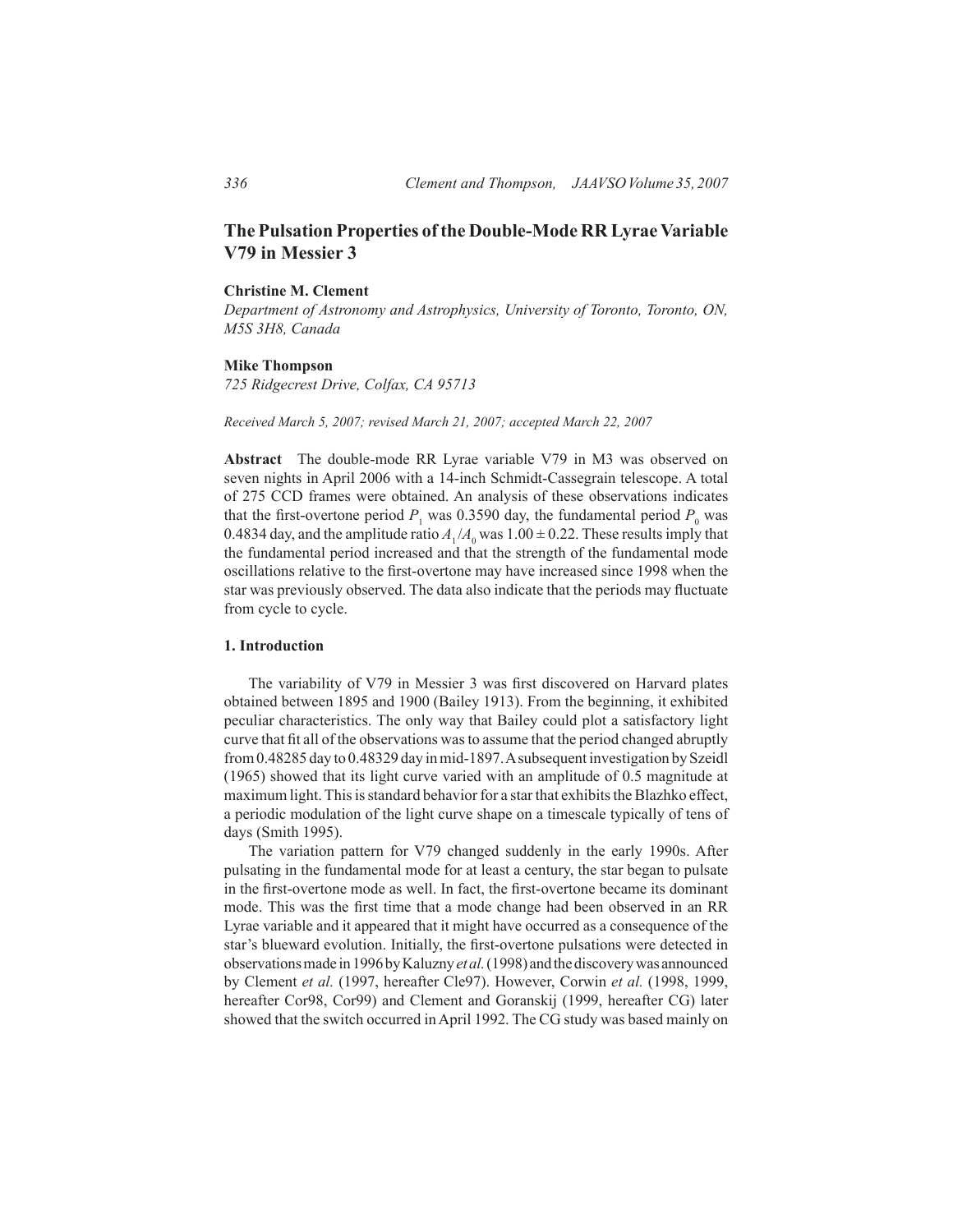photographsin the Sternberg Observatory plate collection, plates obtained over the interval 1949–1992. The final observations of the series were made on the night of March 31/April 1, 1992, and at that time, the star appeared to be pulsating in the fundamental mode.About a month later, on May 12/13, when Corwin *et al.* started their observations, the star was pulsating in two modes with the first-overtone dominating. Observations since that time have indicated that the star continues to pulsate in both modes, but the relative strength of the two modes has not remained constant.

The mode change of V79 captured the interest of *Sky & Telescope* magazine (Roth 1998) and they published a finding chart. They also interviewed RR Lyrae expert Horace Smith who commented that, if the change was evolutionary, this would be a very important discovery. However, he also cautioned that the star migh't be dithering and therefore recommended that astronomers continue to observe it. The motivation for our present investigation was to check the current status of V79's pulsations.

## **2. The observational data**

Our CCD observations were obtained on seven nights in April 2006 with Mike Thompson's 14-inch Schmidt-Cassegrain *f*/10 telescope located at longitude: 120° 59' 32".0 W and latitude:  $39^{\circ}$  02' 13".1 N in California. The camera was an SBIG STL-1301E with  $1280 \times 1024$  16µ pixels which gave a scale of 0.966 arcseconds per pixel. The field of view was approximately  $20 \times 16$  minutes of arc. The telescope pointing was controlled by thesky6 and the frames were obtained through a clear filter at intervals of ten minutes. In each case, the exposure time was three minutes. The journal of observations is outlined in Table 1.

The raw images were dark-subtracted with eight "median combined" darks, and were then flat-fielded with sixteen averaged dome flats. V79 appeared to be sufficiently isolated from the other stars to justify the use of aperture photometry for the reductions, so the mira pro package was used to derive the magnitudes relative to four reference stars. The catalogue numbers and coordinates of these four stars are listed in Table 2. The estimated errors in the photometry were  $\leq 0.012$ magnitude.

Aplot of our derived magnitudes for the seven nights is shown in Figure 1. At the beginning of night #1, the observed magnitude was 15.4. After that, the brightness decreased to minimum light at magnitude = 15.7, increased to maximum light at magnitude  $= 14.97$  and then decreased again to magnitude  $= 15.1$  at the end of the night. Thus on the first night, the span of the observations included both minimum and maximum light. The observations also extended through minimum light on nights #2, #4, #5, and #6, and through maximum on nights #3 and #7. However, one can readily see that the magnitudes of maximum and minimum light changed over the course of the observations. This is the signature of a double-mode RR Lyrae variable.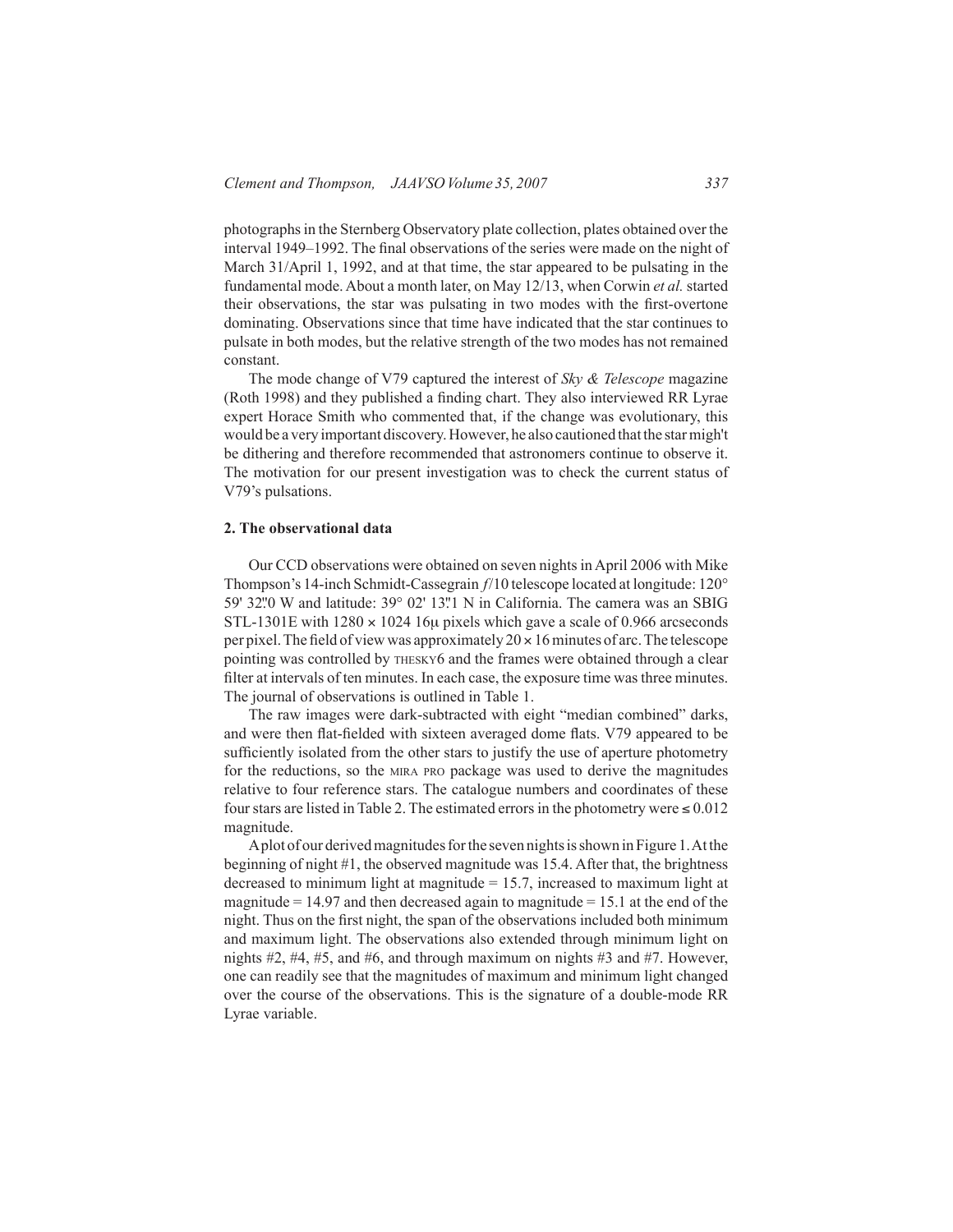## **3. The period search**

The magnitudes were period-searched using Stellingwerf's (1978) phase dispersion minimization (PDM) technique with a  $5 \times 2$  bin structure. In this technique, a series of periods are tested, and for each one, a Θ statistic is evaluated. Θ measures the amount of scatter of the phased light curve, thus the lower the value, the more significant the period. In the upper panel of Figure 2, we have plotted Θ values based on our period search of the observed magnitudes. The best period is the first-overtone,  $P_1 = 0.3590$  day. There is also a significant dip at 0.348 day which we attribute to an alias period that appears because the observations were obtained over a twelve-day interval.

To search for the secondary period, we derived a mean light curve by fitting a cubic spline interpolation function through the mean magnitudes of the ten phase bins. The residuals to this curve were measured and the PDM technique was used again to derive a period. The Θ-period plot for this search is shown in the second panel of Figure 2. The minimum value of Θ occurs at 0.4834 day, the fundamental mode period  $P_0$ .

The next step in our analysis was to revise the magnitudes by subtracting the mean curve for the secondary period from the observed magnitudes and repeat the PDM period search. The Θ-period plot for these revised magnitudes is shown in the central panel of Figure 2. In this plot, the minimum near  $P = 0.359$  day is more pronounced than the one at 0.348 day.

Further period searches showed that there were two additional periods, 0.21 day and 1.40 day, that were present because of interaction between the fundamental and first-overtone oscillations:  $[1/0.21 = 1/P_1 + 1/P_0]$  and  $[1/1.40 = 1/P_1 - 1/P_0]$ . We derived the corrected residuals and the corrected magnitudes by subtracting the light curves for these two "interactive" periods from the residuals and from the revised magnitudes, respectively. The two lower plots in Figure 2 show the results of the new PDM period searches. The best periods, 0.4834 and 0.3590 day, remain the same, but the Θ values are lower. The corresponding light curves are plotted in Figure 3.

Our adopted periods are listed in Table 3. Also listed are the periods derived in other investigations of V79 since 1992 when it became a double-mode pulsator. From 1992 to 1998, the  $P_1$  values were all in the range 0.358 to 0.359 day and the  $P_0$ values in the range 0.479 to 0.480 day. Our 2006 observations show no substantial change in  $P_1$ , but  $P_0$  increased to 0.483 day. If V79 is evolving blueward, its period should not be increasing. Priorto 1988, the periodwas approximately 0.483 day, but CGfound that the period decreased to 0.480 day between 1988 and 1990.Generally, with a ten-minute spacing of observations made over an interval of twelve days, it should be possible to derive these periods to a precision of approximately 0.0003 day. However, a close examination of Figure 3 indicates that the observations made on night #1 are displaced relative to the others by a phase of  $\sim 0.1$ . It was not possible to derive a period that fitted all of the observations simultaneously. This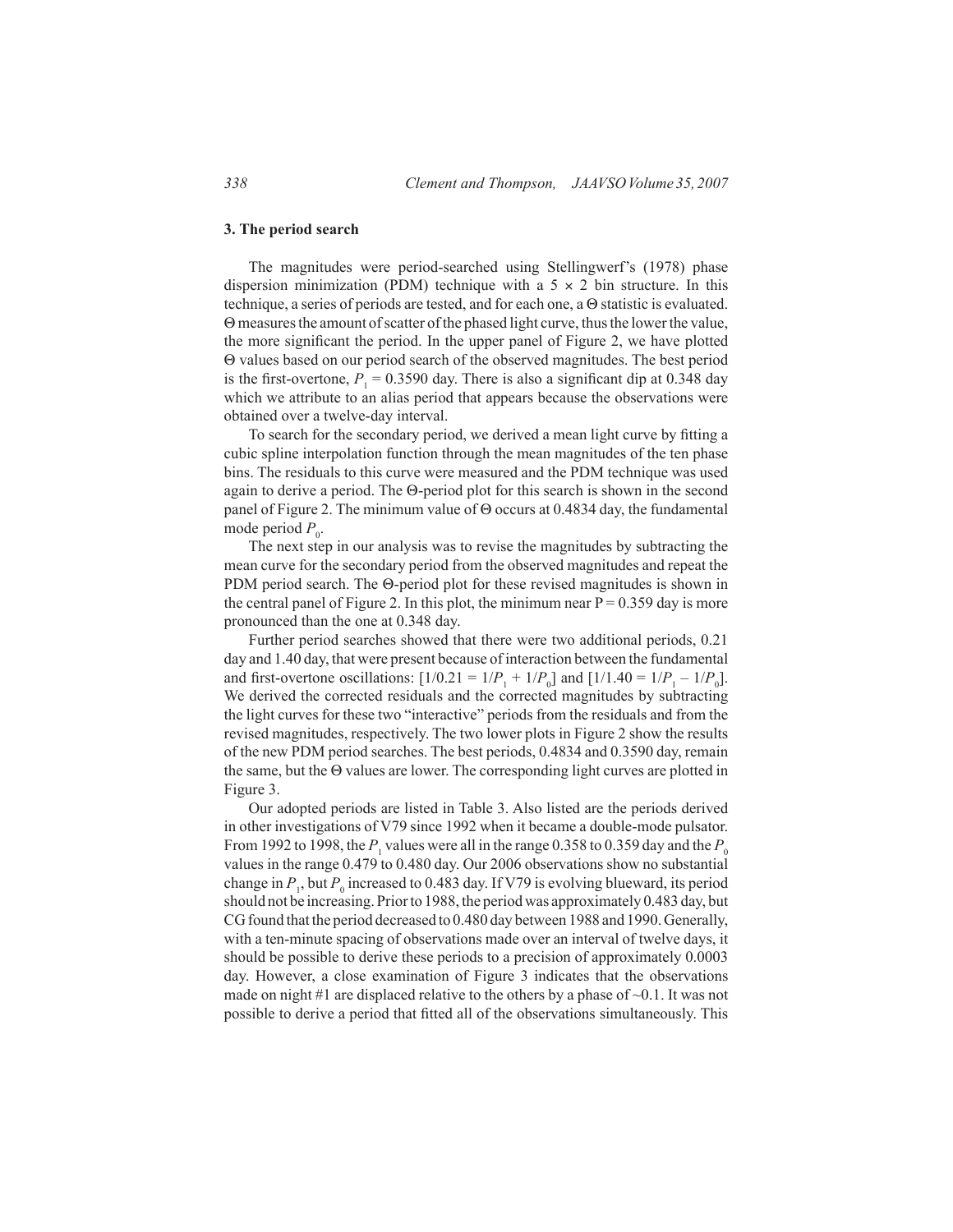shift could be caused by a sudden increase in the period between night #1 and the rest of the observations. In other words, the star may be "dithering."

#### **4. The amplitude ratio**

The amplitude ratio is another parameter that can provide information about the evolution of a double-mode variable. If the star is evolving blueward, one would expect the amplitude of the first-overtone oscillations to increase relative to those of the fundamental mode, i.e., the value of  $A_1/A_0$  should increase. We derived the amplitudes for the light curves of Figure 3 by fitting a four-order Fourier series to the corrected magnitudes and to the corrected residuals: The amplitudes of the two modes turned out to be the same: first-overtone  $A_1 = 0.255 \pm 0.038$  and fundamental  $A_0 =$  $0.255 \pm 0.040$ . Thus  $A_1/A_0 = 1.00 \pm 0.22$ . The errors in amplitude were determined by adding in quadrature the standard deviation of the light curve fits at maximum and minimum light. The error in the amplitude ratio was determined by adding in quadrature the percentage errors we derived for  $A_1$  and  $A_0$ . The amplitude ratios for the observations since 1992 are listed in Table 3 and there is no indication that  $A_1/A_0$ has been steadily increasing since the star began pulsating in two modes. In fact, it appears that the ratio in 2006 was significantly lower than in 1996. Unfortunately, the filters and magnitude systems for the various studies are not all the same and it is hard to know how that affects the results. There is not much published information concerning the dependence of amplitude ratios on color because most investigations of double-mode variables have focussed on the period ratios. However, Clementini *et al.* (2004) presented light curves in both *B* and *V* for the double-mode RR Lyrae variable V13 in M3, and it appears that the ratio is not affected by the wavelength band. As expected, the *B* amplitudes,  $A_0 = 0.693$  and  $A_1 = 0.308$ , are larger than the corresponding *V* amplitudes,  $A_0 = 0.534$  and  $A_1 = 0.246$ , but the ratios are 0.44 for *B* and 0.46 for *V*. In other words, it appears that the amplitude ratio does not depend on color. We therefore assume that the amplitude ratios we have derived for our 2006 observations can be compared directly with the ones derived in the previous studies.

#### **5. Conclusion**

Our analysis of observations of V79 inApril 2006 has shown that the period of fundamental mode pulsation was higher and that the amplitude ratio  $A_1/A_0$  was lower than a decade earlier. This result calls into question the hypothesis that the star's pulsation mode change in 1992 was due to blueward evolution. It also illustrates that it is worthwhile to continue to study this star which can be readily observed with a 14-inch telescope.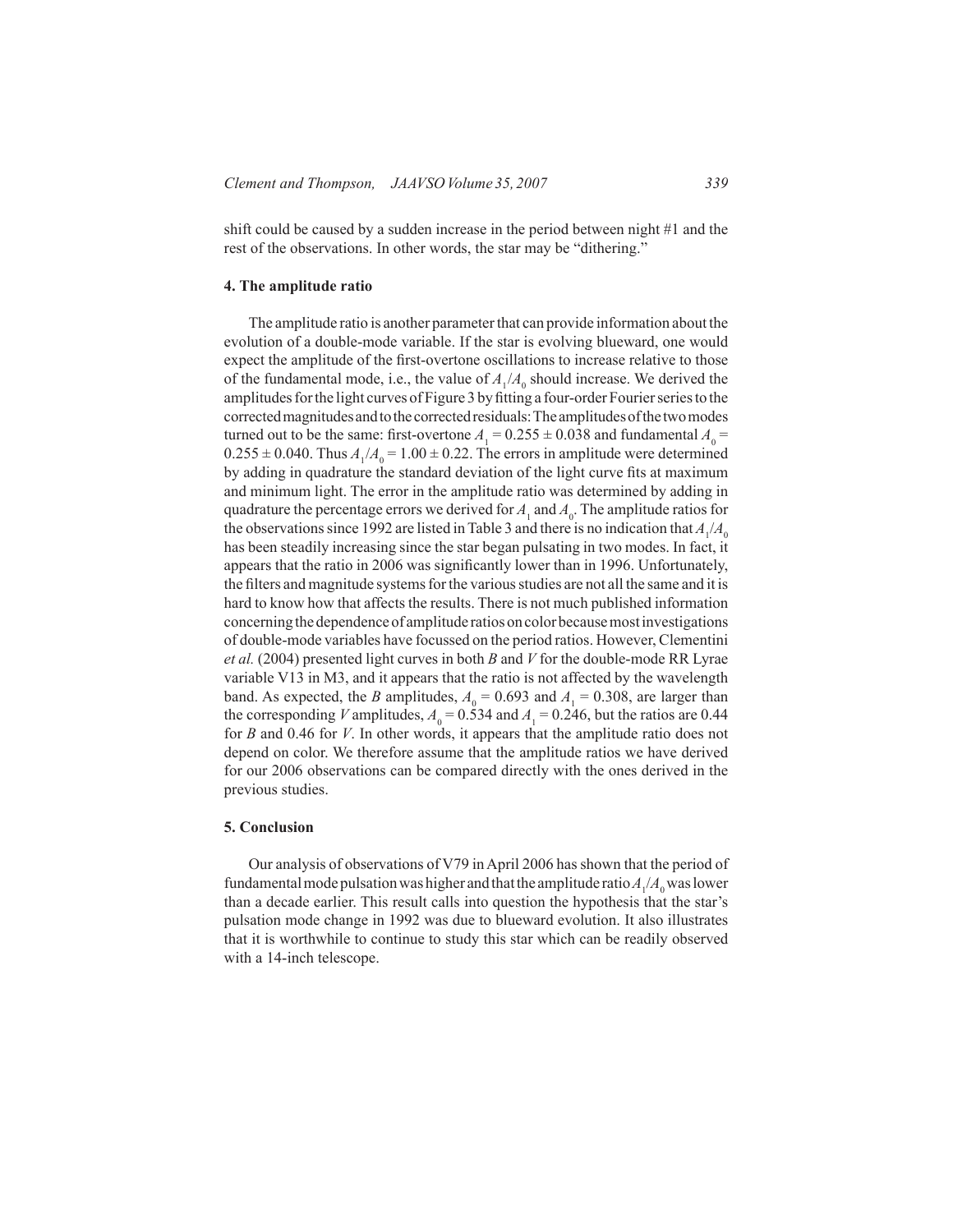# **6. Acknowledgements**

This paper is the product of an amateur-professional collaboration. Support from Science and Engineering Research Canada (NSERC) for Christine Clement's research is gratefully acknowledged.

# **References**

Bailey, S. I. 1913, *Ann. Harvard Coll. Obs.*, **78**, 1.

- Clement, C. M., and Goranskij, V. P. 1999, *Astrophys. J.*, **513**, 767 (CG).
- Clement, C. M., Hilditch, R. W., Kaluzny, J., and Rucinski, S. M. 1997, *Astrophys. J., Lett.*, **489**, L55 (Cle97).
- Clementini, G., Corwin, T. M., Carney, B. W., and Sumerel, A. N. 2004, *Astron. J.*, **127**, 938.
- Corwin, T. M., Allen, D. M., and Carney, B. W. 1998, *Inf. Bull. Var. Stars*, No. 4548 (Cor98).
- Corwin, T. M., Carney, B. W., and Allen, D. M. 1999, *Astron. J.*, **117**, 1332 (Cor99).
- Kaluzny, J., Hilditch, R., Clement, C., and Rucinski, S. M. 1998, *Mon. Not. Roy. Astron. Soc.*, **296**, 347.
- Roth, J. 1998, "A Case of Real-Time Stellar Evolution?", *Sky & Telescope*, **95** (February), 22.

Smith, H. A. 1995, *RR Lyrae Stars*, Cambridge Univ. P., Cambridge, 103.

- Stellingwerf, R. F. 1978, *Astrophys. J.*, **224**, 953.
- Szeidl, B. 1965, *Mitt. Sternw. Ungar. Akad. Wiss.*, Nr. 58.

| Night<br>Date<br>(2006)<br># | Julian Date<br>No. of<br>$2453000+$<br><b>Frames</b> |  |
|------------------------------|------------------------------------------------------|--|
| Apr $17$                     | 843.6817-.9803<br>42                                 |  |
| Apr $18$<br>2                | 844.6886-.9733<br>41                                 |  |
| Apr 19<br>3                  | 845.6817-.9733<br>42                                 |  |
| Apr 26<br>4                  | 852.6963-.9733<br>37                                 |  |
| Apr 27<br>5                  | 853.7025-.9733<br>39                                 |  |
| Apr 28<br>6                  | 854.7412-.9733<br>34                                 |  |
| Apr 29                       | 855.6955-.9733<br>40                                 |  |

Table 1. Journal of observations of V79.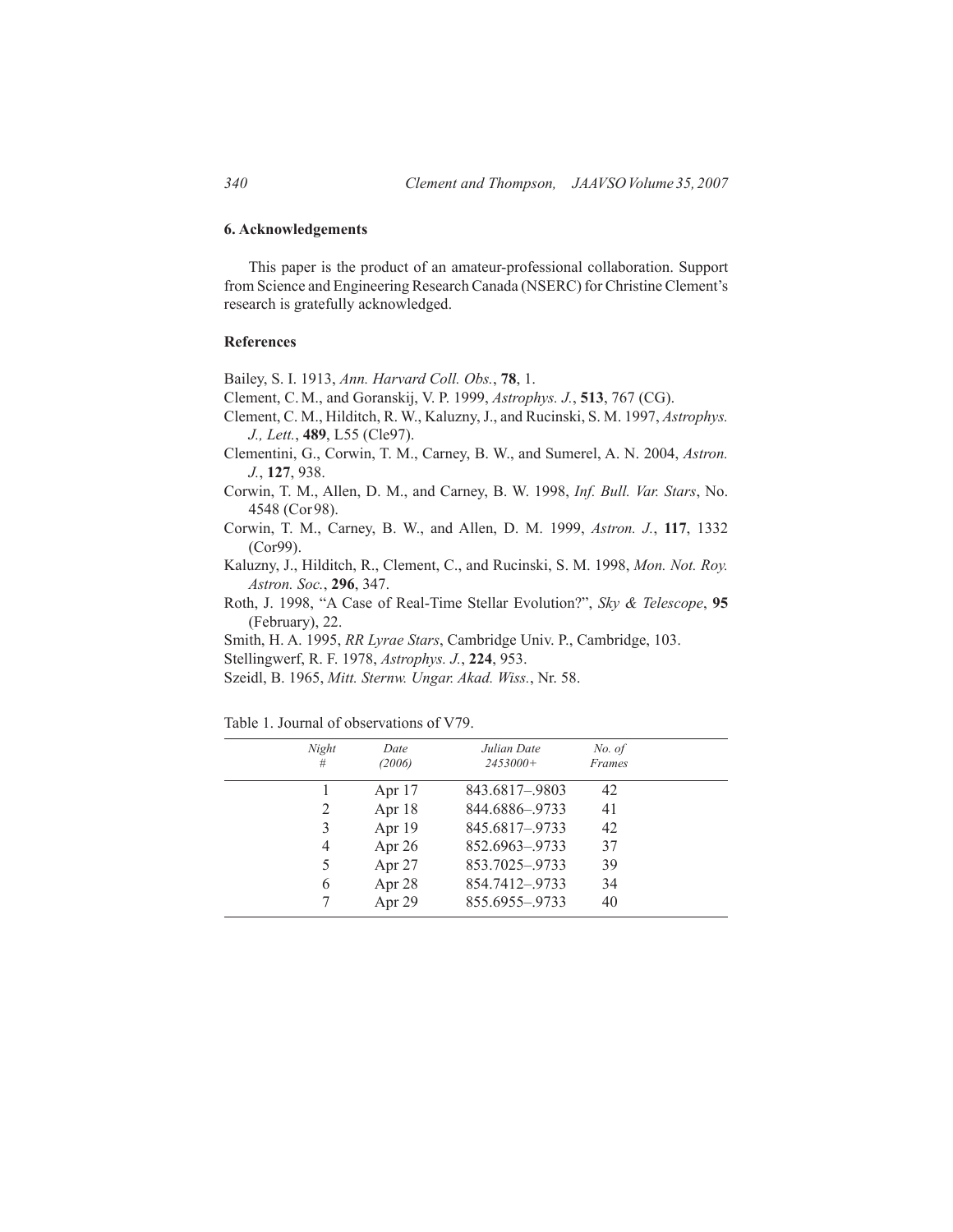| GSC# | R.A. (2000)          | Dec. (2000) |  |
|------|----------------------|-------------|--|
|      | $h$ $m$ $s$          |             |  |
|      | 0200401606 134244.36 | $+282908.5$ |  |
|      | 0200400250 13422199  | $+2828411$  |  |
|      | 0200400513 134238.85 | $+282330.6$ |  |

Table 2. The reference stars.

*Note: These data were obtained from the* Hubble Guide Star Catalog*, version 1.2, the catalogue used by thesky6 software.*

0200401083 134212.38 +282557.2

Table 3. The pulsation properties of V79.

| Year |        |        | filter | $A, /A_{\alpha}$ | Source     |  |
|------|--------|--------|--------|------------------|------------|--|
| 1992 | 0.3575 | 0.4797 | В      | $1.6*$           | Cor99      |  |
| 1993 | 0.3575 | 0.4797 | R      | $16*$            | Cor99      |  |
| 1996 | 0.358  | 0.480  | V      | $1.73 \pm 0.13$  | Cle97      |  |
| 1998 | 0.359  | 0.479  | V      | $1.33 \pm 0.10$  | CG         |  |
| 2006 | 0.3590 | 0.4834 | clear  | $1.00 \pm 0.22$  | This paper |  |
|      |        |        |        |                  |            |  |

*\* In their 1998 investigation, Corwin et al. derived* A*1/*A*<sup>0</sup> ratios of 1.28 and 1.48 for 1992 and 1993, respectively. Their 1999 values are different because the light curves they used for estimating the amplitude ratios in 1999 had the interaction frequency (1/*P*<sup>1</sup> + 1/*P*<sup>0</sup> ) subtracted, but in 1998 they did not.*



Figure 1. Plot of our observations: magnitudes versus Julian date. These magnitudes are not on a standard system because the observations were made through a clear filter.